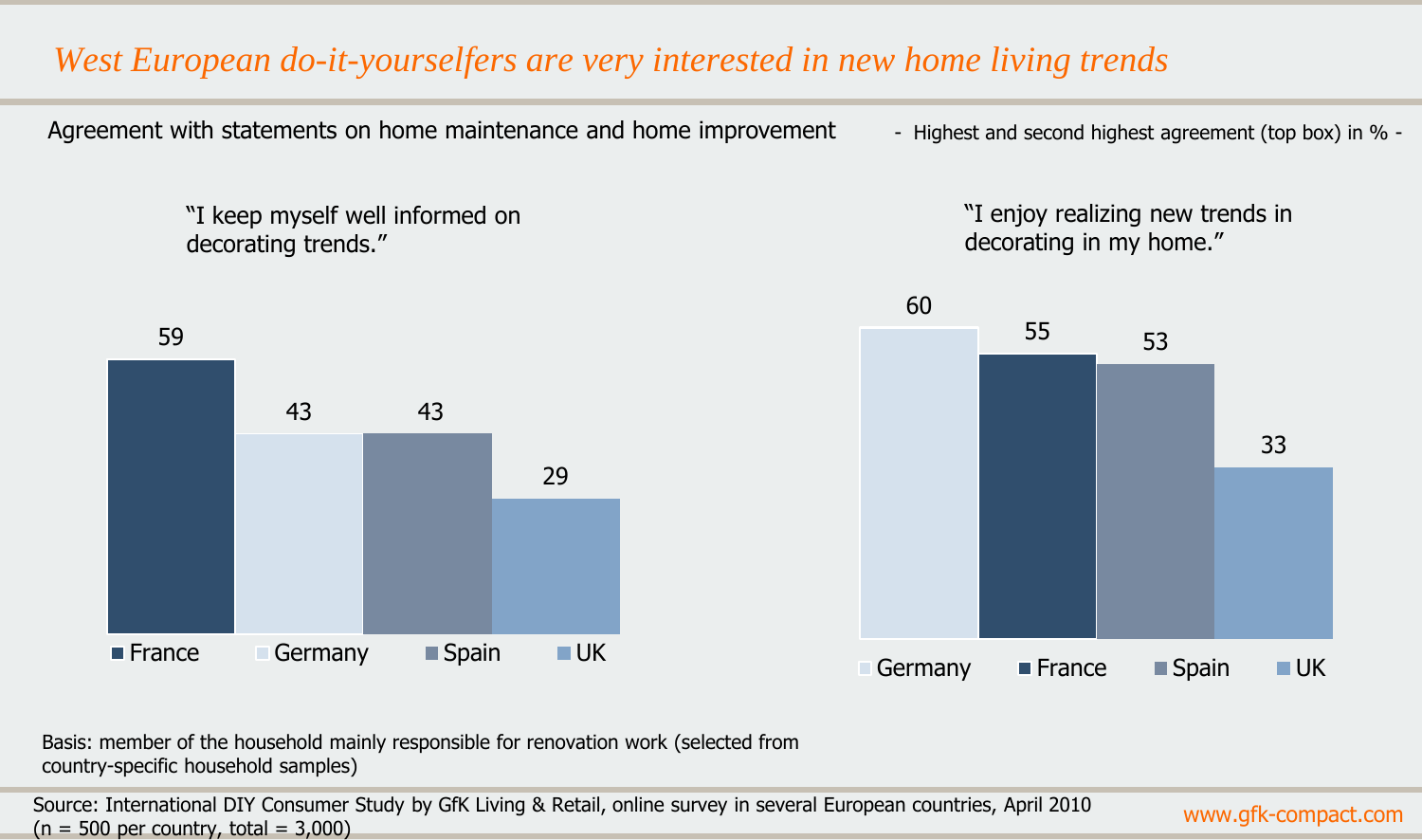### *Obtaining comprehensive information is standard before buying for DIY*



Source: International DIY Consumer Study by GfK Living & Retail, online survey of several European countries, April 2010  $(n = 500$  per country, total = 3,000)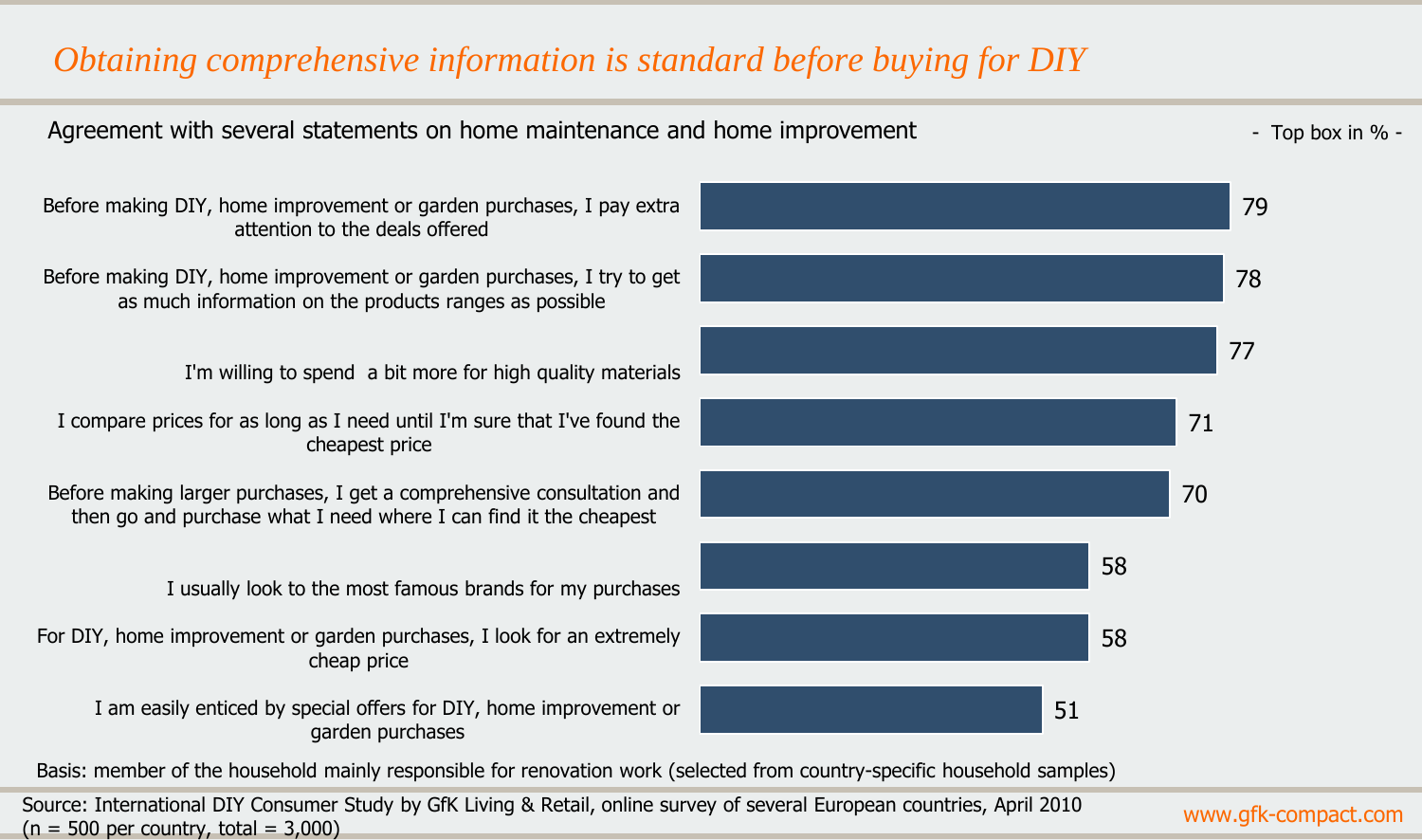### *The widest gap in satisfaction is evident in aftersales service and competent staff*

#### Satisfaction versus importance in relation to most recent purchase  $\sim$  The set of the set of the set of the set of the set of the set of the set of the set of the set of the set of the set of the set of the set of the set

Aftersales service

Short check out times

Parking space available

Easy to find products

Large selection

Price-Quality level

The expertise of store personnel

Friendliness of the employees

Comfortable sales atmosphere in the store

Quick availability of the advertised products

Adequate product information on the shelves

57 60 60 62 68 69 72 72 73 77 82 56 58 44 64 70 56 62 64 58 68 67

■ Satisfaction relating to most recent purchase Importance to buying decision

Basis: member of the household mainly responsible for renovation work (selected from country-specific household samples)

Source: International DIY Consumer Study by GfK Living & Retail, online survey of several European countries, April 2010  $(n = 500$  per country, total = 3,000)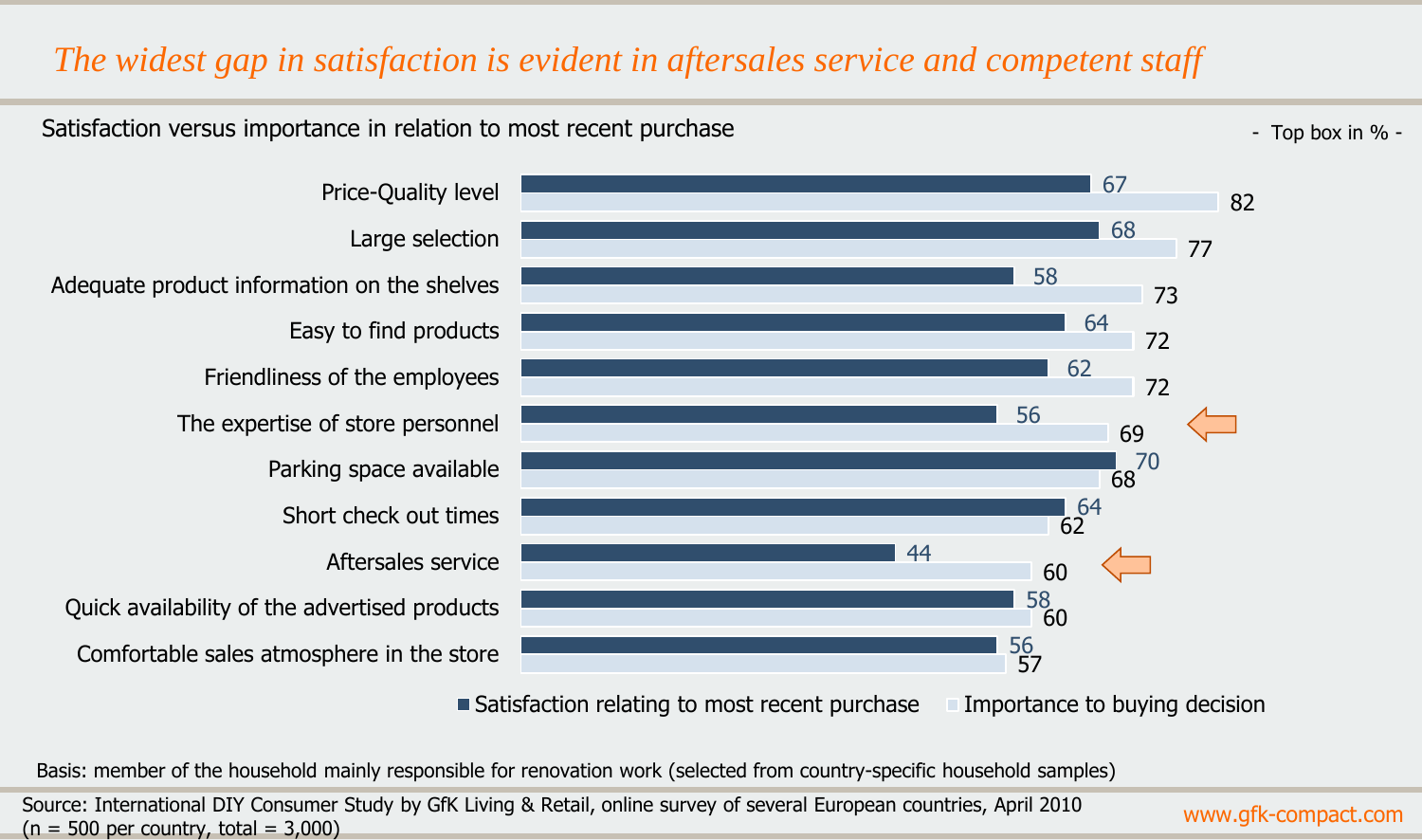#### *Customer expectations are evidently well fulfilled by many additional offers*

#### Satisfaction versus importance in relation to most recent purchase  $\sim$  The set of the set of the set of the set of the set of the set of the set of the set of the set of the set of the set of the set of the set of the set

Usage and product videos Deals für training offers, such as the DIY-Academy Device repair subject to fees Connection to craftsmen / service workers Excitement-oriented shopping / theme-related Rent of appliances (e.g. Power tools) Attractive finance terms Telephone help line Offer installation service Green / environmentally friendly products Many new products / innovations Delivery options



 $\blacksquare$  Satisfaction relating to most recent purchase  $\blacksquare$  Importance to purchasing decision

Basis: member of the household mainly responsible for renovation work (selected from country-specific household samples)

Source: International DIY Consumer Study by GfK Living & Retail, online survey of several European countries, April 2010  $(n = 500$  per country, total = 3,000)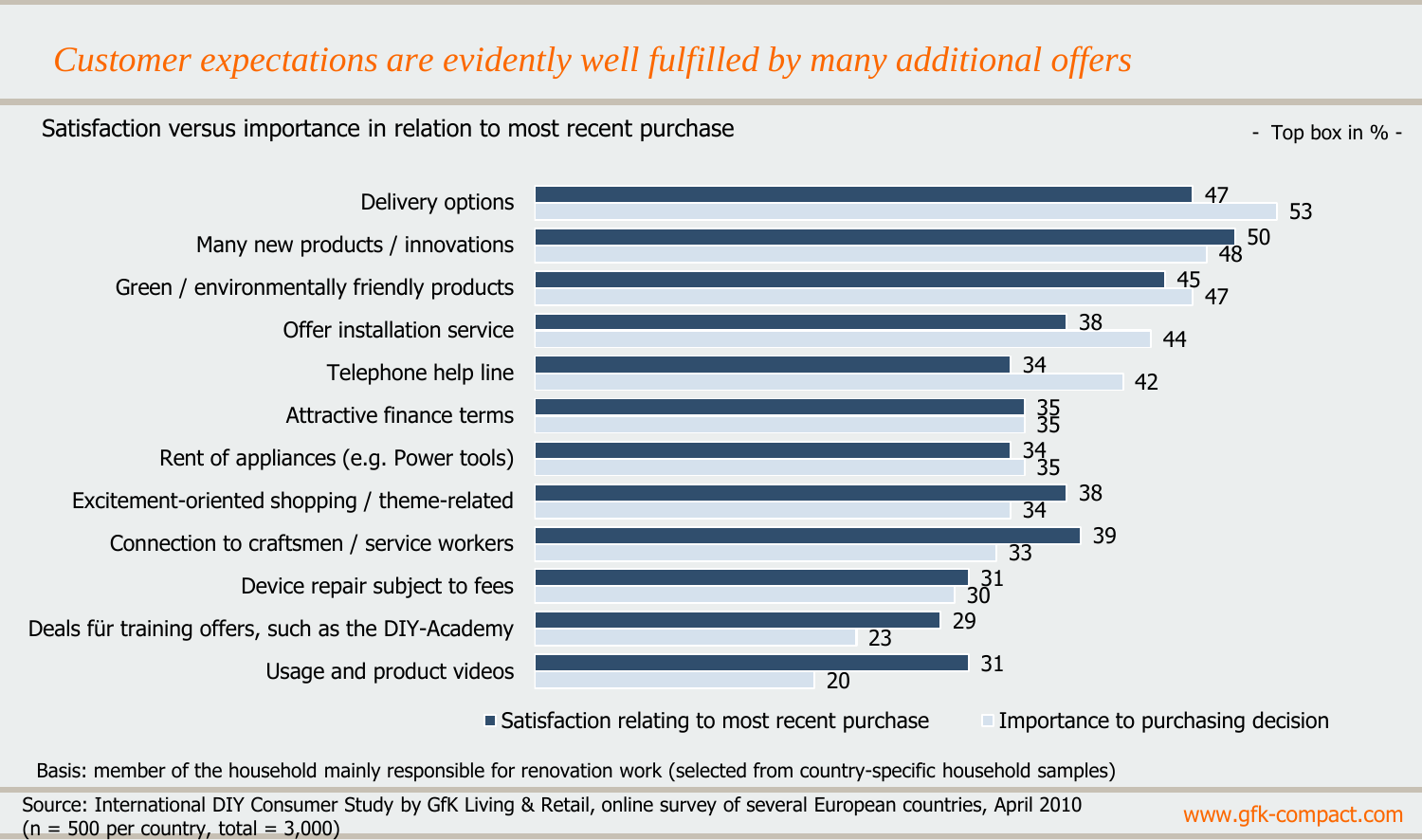# *The 50+ age group is the a very important target group to DIY marts, home furnishing stores, etc.*

Age groups of household members mainly responsible for implementing renovation work

- Figures in % -



Basis: member of the household mainly responsible for renovation work (selected from country-specific household samples)

Source: International DIY Consumer Study by GfK Living & Retail, online survey of several European countries, April 2010  $(n = 500$  per country, total = 3,000)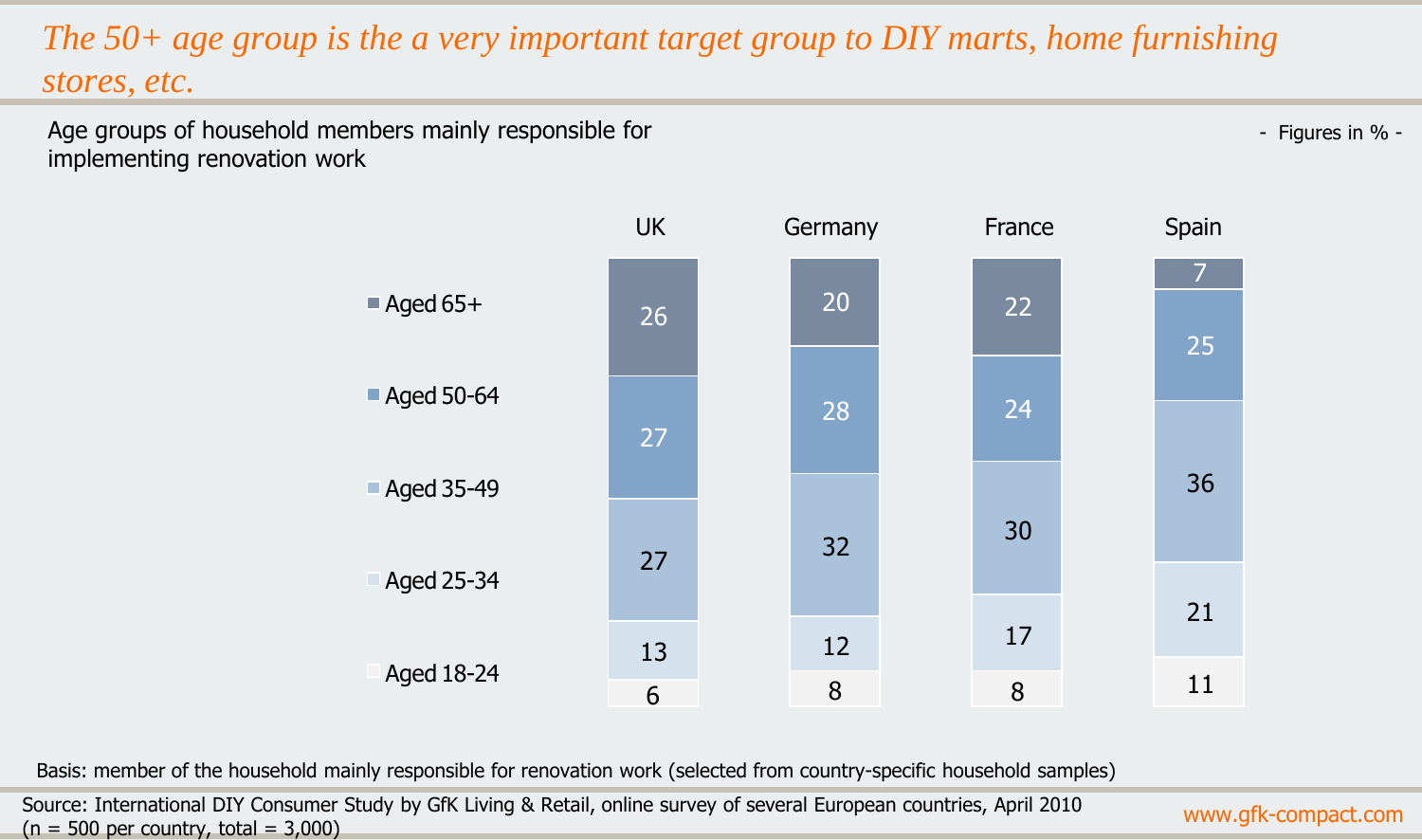## *In Germany, more than half the sales generated by home maintenance and and home improvements come from older households*



Source: GfK Panel Services, International DIY Consumer Study 2010 by GfK Living & Retail (n= 20,000 households)